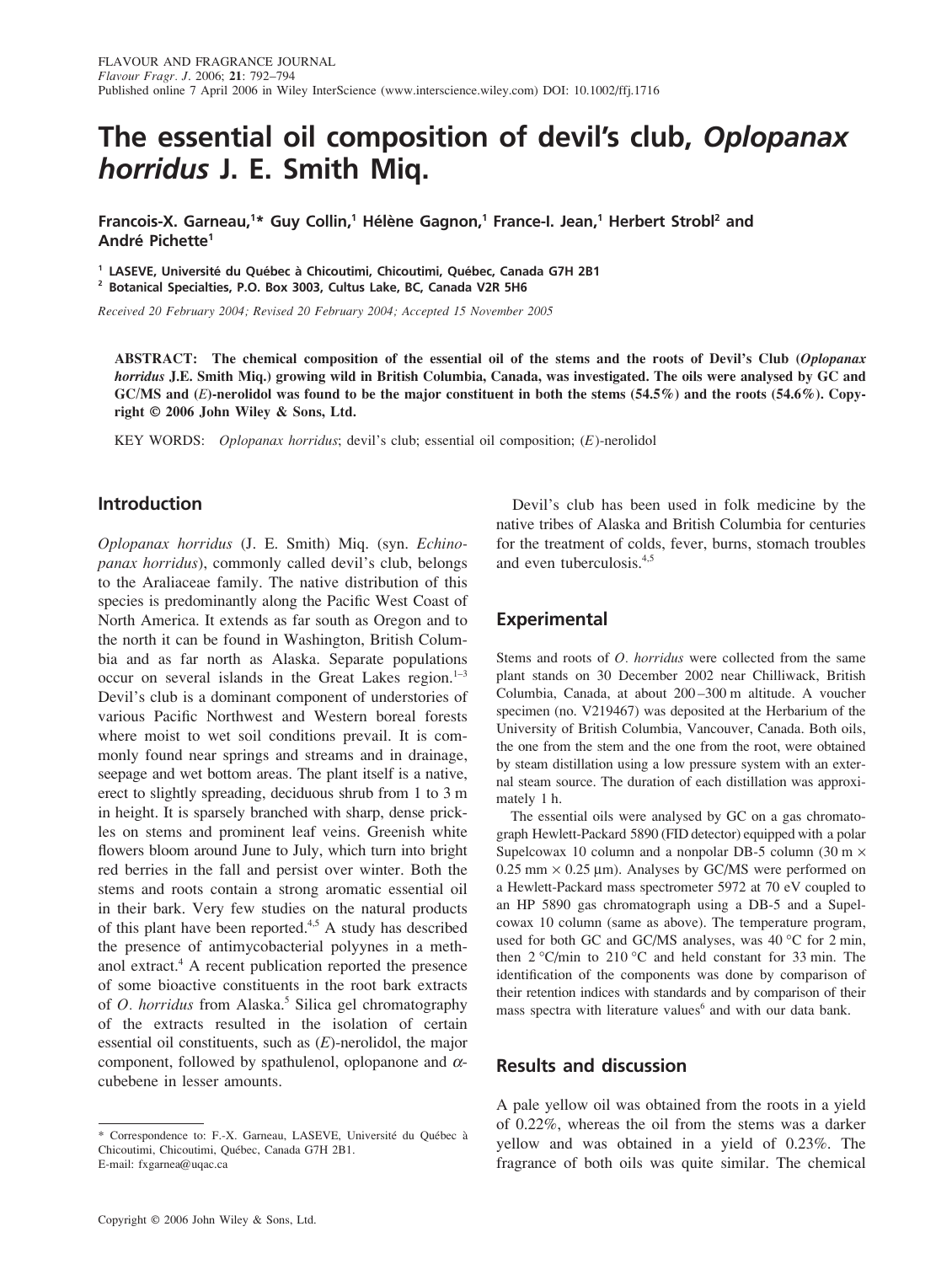| Compound                         | $RI$ DB- $5b$ | RI SPWAX <sup>b</sup> | Stem oil | Root oil |
|----------------------------------|---------------|-----------------------|----------|----------|
| $\alpha$ -Pinene                 | 939           | 1024                  | 0.6      |          |
| $\beta$ -Phellandrene            | 1030          | 1209                  | 0.3      |          |
| Linalool                         | 1111          | 1560                  | 0.1      |          |
| 1,3,5-Undecatriene               | 1178          | 1399                  | 2.1      | 0.6      |
| 1,3,5,8-Undecatetraene           | 1180          | 1469                  | 0.1      |          |
| $\alpha$ -Ylangene               | 1371          | $\frac{1}{2}$         | 0.1      |          |
| $\alpha$ -Copaene                | 1375          | 1488                  | 0.2      | 0.3      |
| $\beta$ -Elemene                 | 1389          | 1588                  | 0.2      | 0.1      |
| $\beta$ -Caryophyllene           | 1414          | 1588                  | 0.1      | 0.1      |
| $(E)$ - $\alpha$ -Bergamotene    | 1436          | 1585                  | 0.1      |          |
| Aromadendrene                    | 1436          | 1596                  |          | 0.2      |
| $\alpha$ -Humulene               | 1452          | 1665                  | 0.2      | 0.1      |
| Ishwarane                        | 1460          | 1631                  |          | 2.1      |
| Allo-aromadendrene               | 1460          | 1637                  | 0.2      |          |
| $(E)$ - $\beta$ -Farnesene       | 1462          | 1679                  | 0.9      |          |
| $\gamma$ -Muurolene              | 1479          | 1690                  | 0.1      | 0.2      |
| Germacrene D                     | 1482          | 1707                  | 1.0      | 0.3      |
| Unidentified <sup>c</sup>        | 1486          | 1700                  |          | 0.7      |
| ar-Curcumene                     | 1487          | 1777                  | 0.2      |          |
| Bicyclogermacrene                | 1498          | 1732                  | 10.4     | 4.4      |
| $\alpha$ -Zingiberene            | 1500          | 1728                  | 1.6      |          |
| $\alpha$ -Muurolene              | 1504          | 1727                  |          | 0.3      |
| Germacrene A                     | 1504          | 1756                  | 0.2      |          |
| $\gamma$ -Cadinene               | 1516          | 1756                  | 4.0      | 6.4      |
| $\alpha$ -Farnesene <sup>d</sup> | 1516          | 1759                  | 1.2      |          |
| Endo-1-bourbonanol               | 1516          | 2048                  |          | 0.4      |
| $\delta$ -Cadinene               | 1526          | 1758                  | 2.5      | 3.9      |
| $\beta$ -Sesquiphellandrene      | 1526          | 1771                  | 1.0      |          |
| $\alpha$ -Cadinene               | 1538          | 1786                  | 0.1      | 0.2      |
| Germacrene B                     | 1555          | 1818                  | 0.7      | 0.1      |
| $(E)$ -Nerolidol                 | 1566          | 2054                  | 54.5     | 54.6     |
| Spathulenol                      | 1573          | 2124                  | 0.7      | 2.6      |
| Germacrene D-4-ol                | 1573          | 2049                  | 2.1      | 0.4      |
| Gleenol                          | 1586          | 2054                  | 0.2      | 0.3      |
| Guaiol                           | 1592          | 2093                  | 0.3      | 0.1      |
| 1,10-Di-epi-cubenol              | 1608          | 2054                  | 1.2      | 1.7      |
| $\tau$ -Cadinol                  | 1637          | 2170                  | 9.6      | 16.9     |
| $\tau$ -Muurolol                 | 1637          | 2184                  | 0.2      |          |
| $\alpha$ -Cadinol                | 1652          | 2228                  | 0.6      | 0.4      |
| $\alpha$ -Eudesmol               | 1655          | 2199                  | 0.2      |          |
| Bulnesol                         | 1666          | 2207                  | 0.4      | 0.2      |
| % total identified               |               |                       | 98.2     | 96.9     |

Table 1. Percentage composition<sup>a</sup> of stem and root essential oils of *Oplopanax horridus*

<sup>a</sup> Percentages were measured on the DB-5 column except for those of γ-cadinene, α-farnesene, δ-cadinene,

β-sesquiphellandrene, spathulenol, germacrene-D-4-ol, τ-cadinol and τ-muurolol, which were measured

on the Supelcowax column.<br>  $\binom{b}{k}$  RI, retention indices relative to C<sub>s</sub>-C<sub>24</sub> *n*-alkanes on both columns.

 $\epsilon$  Mass spectra:  $m/z$  105(100), 91(85), 41(80), 189(65), 93(60), 79(50), 107(50); M.W. 204.

<sup>d</sup> Geometrical isomer not identified.

composition of stem essential oil of *O. horridus* is shown in Table 1. (*E*)-Nerolidol was by far the major constituent in the stem oil (54.5%) followed by bicyclogermacrene (10.4%) and  $\tau$ -cadinol (9.6%). The root oil contained the same major constituent, (*E*)-nerolidol (54.6%), followed by  $\tau$ -cadinol (16.9%) as an important minor constituent. All of the constituents identified in the essential oil of the stems and the roots were sesquiterpenes and oxygenated sesquiterpenes except for the five most volatile components. Three of these were the monoterpenes,  $\alpha$ -pinene,  $\beta$ -phellandrene and linalool, and the other two were the conjugated polyenes 1,3,5 undecatriene and 1,3,5,8-undecatetraene. These minor

constituents amounted to 3% in the stem oil. Oplopanone, identified in an extract of *Oplopanax horridus*, <sup>5</sup> was not detected as a component in the essential oil from the stems and roots of the plants used in this study. To our knowledge, this is the first detailed report of the chemical composition of the essential oil of devil's club.

## **References**

- 1. Hitchcock CL, Cronquist A. *Vascular Plants of the Pacific Northwest. Part 3: Saxifragaceae to Ericaceae*. University of Washington Press: Seatle, WA, 1961.
- 2. Viereck LA, Little EL. *Alaska Trees and Shrubs*. Agriculture